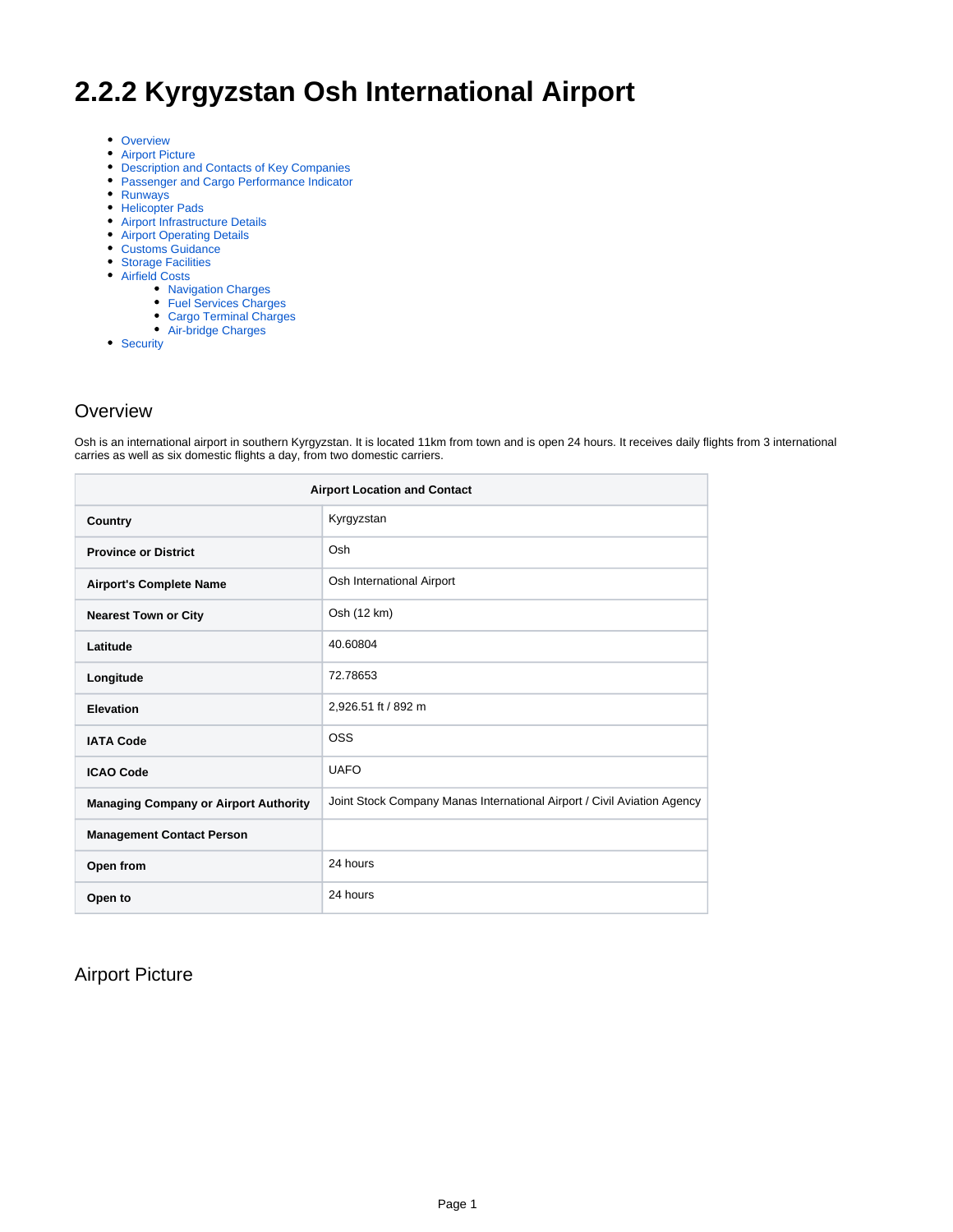

## <span id="page-1-0"></span>Description and Contacts of Key Companies

REPLACE THIS TEXT with a short narrative identifying key companies and their duties within the airport. ENSURE COMPANIES IDENTIFIED IN THESE PARAGRAPHS HAVE THEIR CONTACT DETAILS IN SECTION 4.5: Airport Companies Contact List. Create the list by completing the 4.5 template.

For more information, see the following link: **[4.5 Kyrgyzstan Airport Company Contact List](https://dlca.logcluster.org/display/DLCA/4.5+Kyrgyzstan+Airport+Company+Contact+List)**

Information on some aviation service providers can be found at: **<http://www.azfreight.com/>**

## <span id="page-1-1"></span>Passenger and Cargo Performance Indicator

**REPLACE THIS TEXT with a 1 -2 paragraph narrative on the airport's current performance. Identify if any measures currently underway to improve performance, and if so, expected date of completion and impact.** 

| <b>Performance for YEAR</b>                        |                          |                  |         |
|----------------------------------------------------|--------------------------|------------------|---------|
|                                                    |                          |                  |         |
|                                                    | Per Year                 | <b>Per Month</b> | Per Day |
| <b>Total Aircraft Movements</b>                    |                          |                  |         |
| <b>Total Passengers</b>                            |                          |                  |         |
| <b>Total Capacity of the Airport (MT)</b>          |                          |                  |         |
| <b>Current Activity of the Airport (MT)</b>        |                          |                  |         |
| <b>Current use by Humanitarian Flights (UNHAS)</b> | <b>Number of Flights</b> |                  |         |

**REPLACE THIS TEXT with a 1 - 2 paragraph narrative on the airport's current cargo capacity. Identify key constraints if any measures currently underway to improve performance, and if so, expected date of completion and impact.** 

#### <span id="page-1-2"></span>Runways

| Runway #1                |               |
|--------------------------|---------------|
| <b>Runway Dimensions</b> | 2614 m x 45 m |
| Orientation              | 12/30         |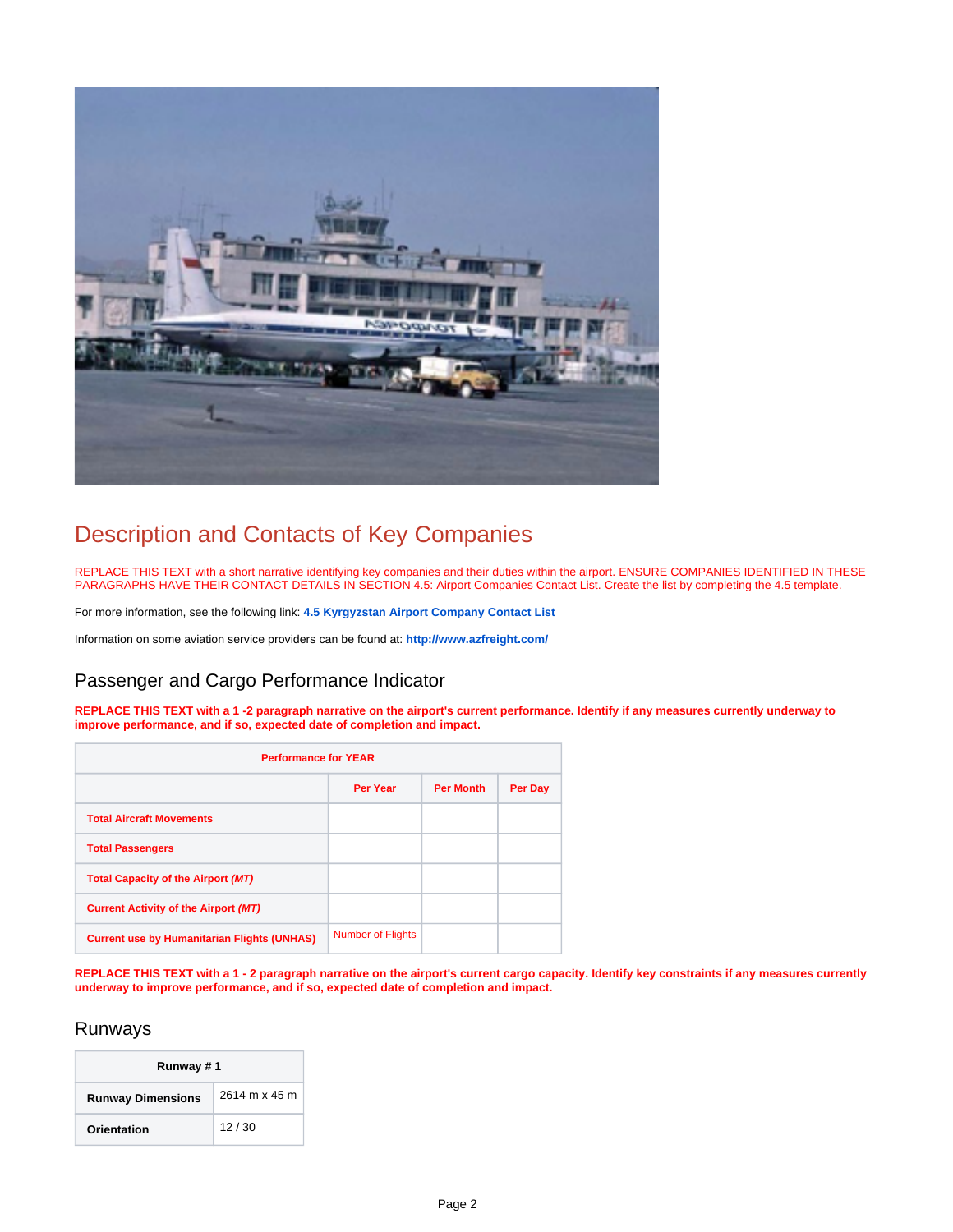| <b>Surface</b> | Asphalt |
|----------------|---------|
|----------------|---------|

## <span id="page-2-0"></span>Helicopter Pads

**REPLACE THIS TEXT with a 2 - 4 sentence narrative on the helipad. Describe overall condition and any current or potential issues which could affect the future usability of the helipad. Delete this section if no helicopter pads are available.** 

| Helipad #1                              |          |
|-----------------------------------------|----------|
| <b>Present</b>                          | Yes / No |
| <b>Largest Helicopter that can Land</b> |          |
| Width and Length (m)                    |          |
| <b>Surface</b>                          |          |

#### <span id="page-2-1"></span>Airport Infrastructure Details

**REPLACE THIS TEXT with 1 - 2 paragraphs describing the airfield details. Indicate level of maintenance of the equipment, noted issues by carriers or of any planned upgrades / improvements scheduled.** 

| <b>Customs</b>                   | Yes / No<br>(for all fields) | JET A-1 fuel                         | Yes / No<br>(for all fields) |
|----------------------------------|------------------------------|--------------------------------------|------------------------------|
| <b>Immigration</b>               |                              | <b>AVGAS 100</b>                     |                              |
| <b>Terminal Building</b>         |                              | <b>Single Point Refueling</b>        |                              |
| <b>Passenger Terminal</b>        |                              | <b>Air Starter Units</b>             |                              |
| <b>Cargo terminal</b>            |                              | <b>Ground Power (mobile)</b>         |                              |
| <b>Pax Transport to Airfield</b> |                              | <b>Ground Handling Services</b>      |                              |
| <b>Control Tower</b>             |                              | <b>Latrine Servicing</b>             |                              |
| <b>Weather Facilities</b>        |                              | <b>Fire Fighting Category (ICAO)</b> |                              |
| <b>Catering Services</b>         |                              | <b>De-icing Equipment</b>            |                              |
| <b>Base Operating Room</b>       |                              | <b>Parking Ramp Lighting</b>         |                              |
| <b>Airport Radar</b>             |                              | <b>Approach &amp; Runway Lights</b>  |                              |
| <b>NDB</b>                       |                              | <b>VOR</b>                           |                              |
| <b>ILS</b>                       |                              |                                      |                              |

## <span id="page-2-2"></span>Airport Operating Details

<span id="page-2-3"></span>

| <b>Operating Details</b>                                   |          |                           |  |
|------------------------------------------------------------|----------|---------------------------|--|
| Maximum Sized Aircraft that can be Offloaded on Bulk Cargo |          | <b>INSERT INFORMATION</b> |  |
| Maximum Sized Aircraft that can be Offloaded on Pallet     |          |                           |  |
| Total Aircraft Parking Area (m <sup>2</sup> )              |          |                           |  |
| Storage Area (m <sup>3</sup> and MT)                       |          |                           |  |
| <b>Handling Equipment</b>                                  |          |                           |  |
| <b>Elevators / Hi Loaders</b>                              | Yes / No | <b>Max Capacity (MT)</b>  |  |
|                                                            |          | <b>Max Height</b>         |  |
|                                                            |          | (m)                       |  |
| <b>Loading Ramps</b>                                       | Yes / No |                           |  |
| <b>Other Comments</b>                                      |          |                           |  |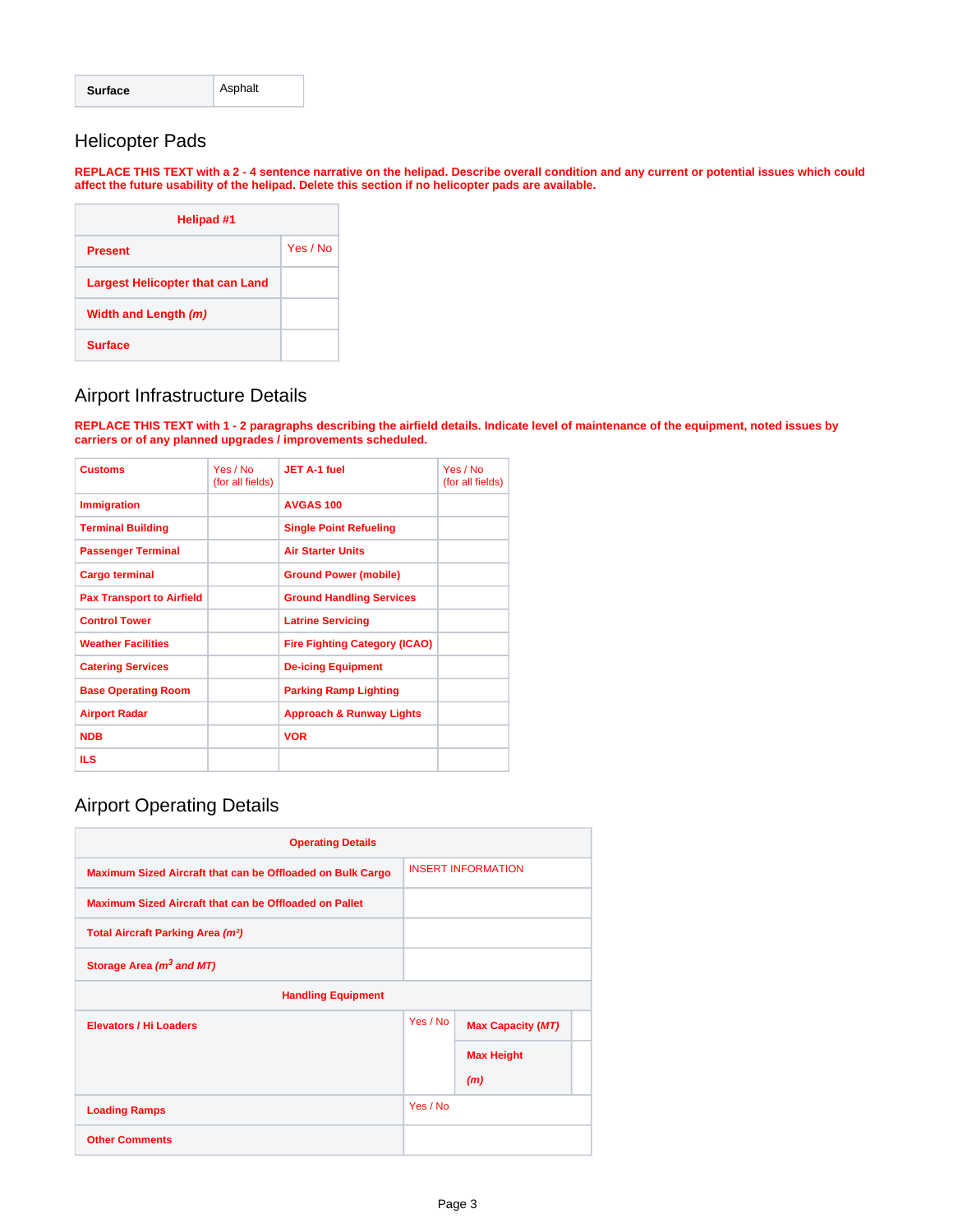#### Customs Guidance

| <b>Entry Point Details</b>                                                                                                        |                                         |  |  |
|-----------------------------------------------------------------------------------------------------------------------------------|-----------------------------------------|--|--|
| Entry Point Location and Type (sea, land, air, etc.)                                                                              | Air, Osh Airport                        |  |  |
| Name of Customs Officer in Charge / Head of Customs Office                                                                        |                                         |  |  |
| <b>Title</b>                                                                                                                      | Head of Customs, Osh Airport            |  |  |
| <b>Address</b>                                                                                                                    | Osh Airport / Osh City, Kyrgyz Republic |  |  |
| <b>Operating Hours</b>                                                                                                            | 24/7                                    |  |  |
| <b>Telephone Number</b>                                                                                                           | +996 551 006814                         |  |  |
| <b>Fax Number</b>                                                                                                                 | +996 322 290 215                        |  |  |
| Telegram                                                                                                                          | Osh Airport / Osh City, Kyrgyz Republic |  |  |
| Language(s) Correspondence                                                                                                        | Russian; Kyrgyz                         |  |  |
| Warehouse                                                                                                                         |                                         |  |  |
| The airport has a warehouse with a capacity of 50 MT. Customs does have a warehouse in Osh City with a capacity of 1000 MT.       |                                         |  |  |
| <b>Customs Information and Document Requirements</b>                                                                              |                                         |  |  |
| As per normal customs clearance. Similar procedures as stated for customs clearance in Manas International Airport.               |                                         |  |  |
| <b>Clearing System</b>                                                                                                            |                                         |  |  |
| Organizations are able to clear their own goods. The main clearing/forwarding agent is DHL, who charge \$150 USD per consignment. |                                         |  |  |

## <span id="page-3-0"></span>Storage Facilities

**REPLACE THIS TEXT with 2 - 4 paragraphs describing current storage facilities available at the airport. Identify any procedures or issues regarding capacity, documentation, payment, taxes, security, etc.**

## <span id="page-3-1"></span>Airfield Costs

#### <span id="page-3-2"></span>**Navigation Charges**

Navigation charges are not imposed on humanitarian cargo, provided that the preliminary information including total freight weight, number of flights, dates are submitted to the Kyrgyz air navigation agency.

Phone + 996 312 69 34 27 / Fax + 996 312 69-39-82.

| <b>Navigation Charges (US\$)</b> |          |                          |
|----------------------------------|----------|--------------------------|
| Aircraft Weight - MTOW (kg)      |          | Navigation (per journey) |
| 0                                | 3,500    | 32.41 per 100 km         |
| 3,501                            | 10,000   | 32.41 per 100 km         |
| 10,001                           | 20,000   | 32.41.per 100 km         |
| 20,001                           | 50,000   | 32.41 per 100 km         |
| 50,001                           | 100,000  | 46.31 per 100 km         |
| 100,001                          | 200,000  | 56.73 per 100 km         |
| 200,001                          | and over | 57.89 per 100 km         |